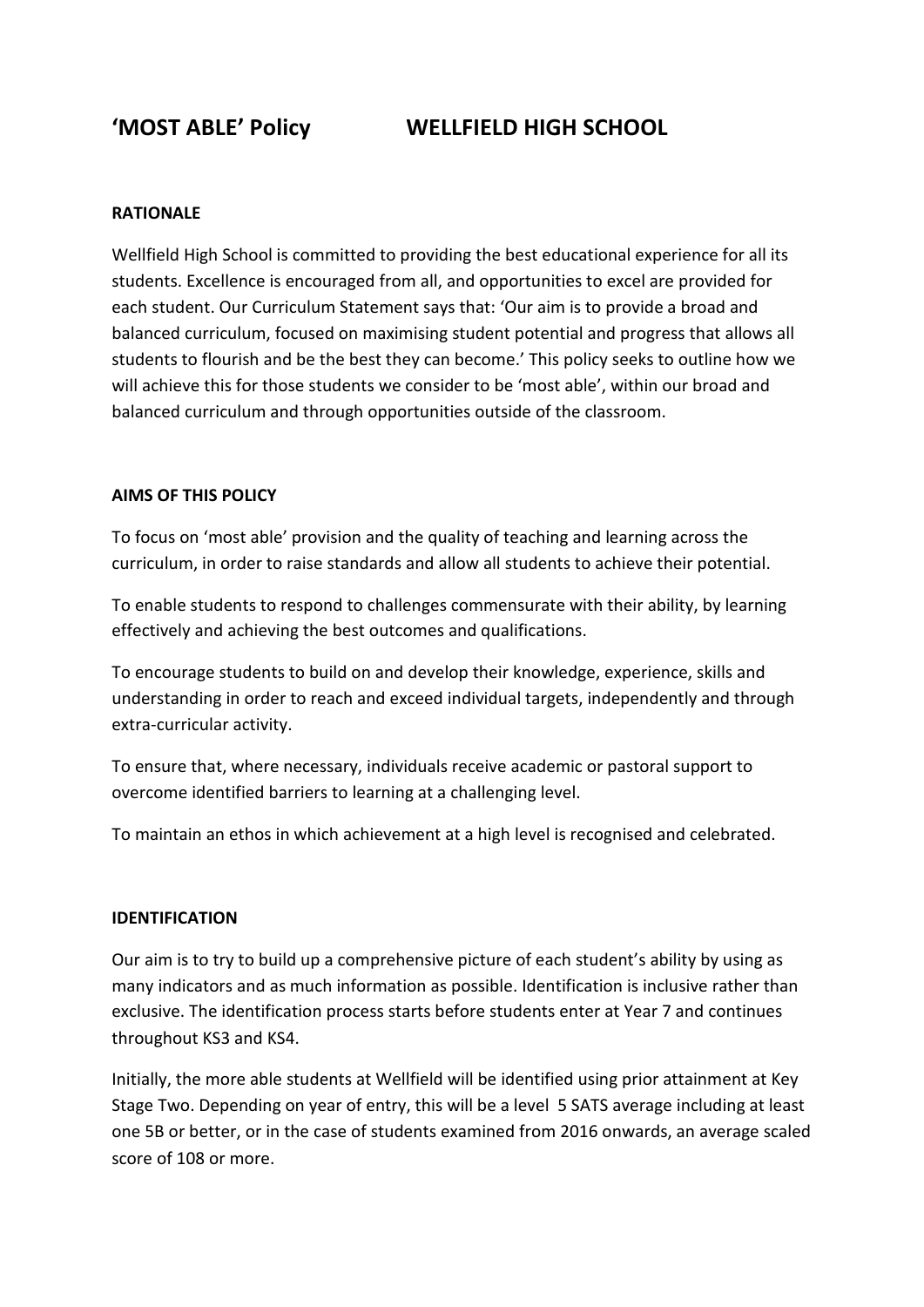In line with the above, a broadly holistic approach is also taken to the identification of 'more able' students, including some or all of the following:

Other Year 6 transition information

Baseline testing in school and other assessments, including end of session exams

Teacher or faculty recommendation based on application and ability in the classroom

Parental liaison, when a talent nurtured outside of school might go unnoticed within the immediate boundaries of our curriculum.

This leads to the creation of a 'More Able' register, so that classroom teachers and faculty leaders are aware of the students with the highest potential within their lessons and subject areas. Attainment data is gathered and reviewed at regular intervals throughout the academic year and progress can be monitored in this way.

# **THE CURRICULUM**

All faculties and teachers have a responsibility for their learners' progress. Once a 'more able' student is identified, staff ensure that appropriately challenging content is made available through high quality teaching and learning, is accessed by the student, and that the means of making exceptional progress are made clear. The school ethos of predominantly mixed ability teaching advocates an approach of 'teaching to the top' so all teachers, in the first instance, plan content with their most able students in mind.

#### **TRACKING AND INTERVENTION**

All teachers are aware of the students in their groups who are on the 'most able' register. Target grades at Key Stage Four and Ability Banding at Key Stage Three support this further. Academic targets that are appropriately challenging and aspirational, and teachers will measure progress against these. This then means that intervention and guidance by the teacher can take place if, at assessment points, a student is underperforming for their ability.

Also, the senior leader with responsibility for the most able will have the means to track the progress of each individual on the register from a cross-curricular standpoint at key points in the year, and instigate any broader intervention that might be beneficial, eg. mentoring, organisational skills, subject-specific support. This register is also cross-referenced with registers for other learner groups in school to ensure the support and intervention offered is bespoke and well-targeted.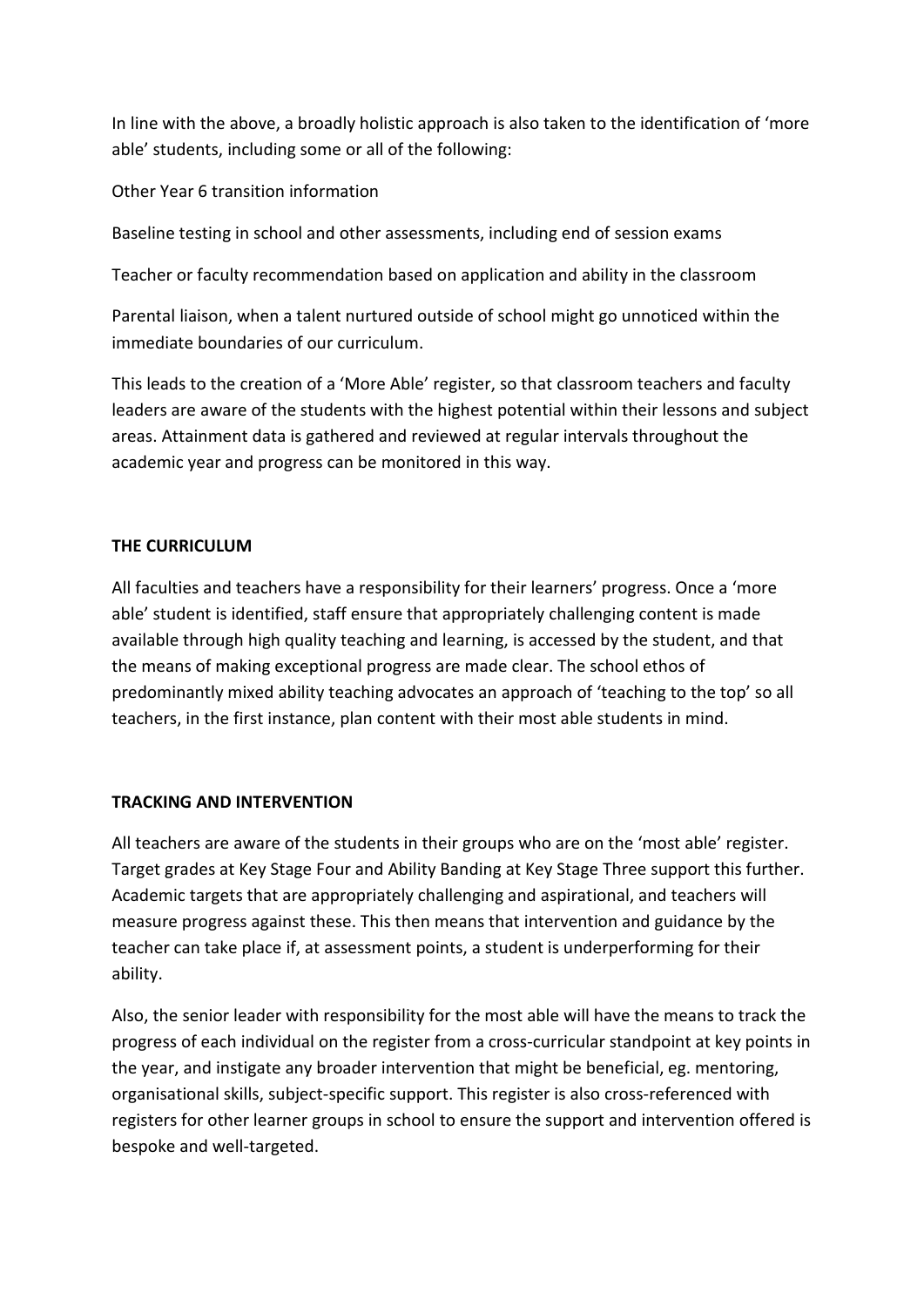# **ENRICHMENT / EXTRA-CURRICULAR**

Opportunities often arise outside of the classroom, and students on the register will be made aware of appropriate extra-curricular activities as and when they occur.

## **Internally**

Faculties run a number of clubs, groups and subject-specific programmes to further enhance the learning experience of more able students. As these may change in name and nature across an academic year, students are advised to discuss with their teachers their availability. Across the academic year, opportunities for competitions will also be publicised and targeted where appropriate.

## **Externally**

In partnership with Runshaw College we arrange a broad spectrum of activities and visits for more able students in years 9 and 10. The provision regularly includes:

Surprising Science New Approaches to Drawing Freedom and the Existence of God Challenging History Geography: Creating Sustainability Maths Challenge Mock Trial Event The Full English Experience Masterclass Day (incorporating a number of subjects) Spelling Bee.

Selection and attendance for these internal and external events – and others like them that run through the school year – are cross-checked against a spreadsheet to ensure they are offered to the full range of our more able students, and are therefore not just aimed at a handful of learners. We also discuss these clubs, events and competitions in terms of being for the 'able and ambitious', therefore opening the door for others who are keen to challenge and push themselves further.

# **MANAGING PROVISION**

The progress of all learner groups is a high priority for Wellfield High School and the most able are no exception. We work hard to support our staff and students with its continued success through the following:

The 'Most Able' Co-ordinator is a member of the Senior Leadership Team and therefore drives developments and initiatives in this area through the weekly Strategic Planning Team meeting with the Heads of Faculty.